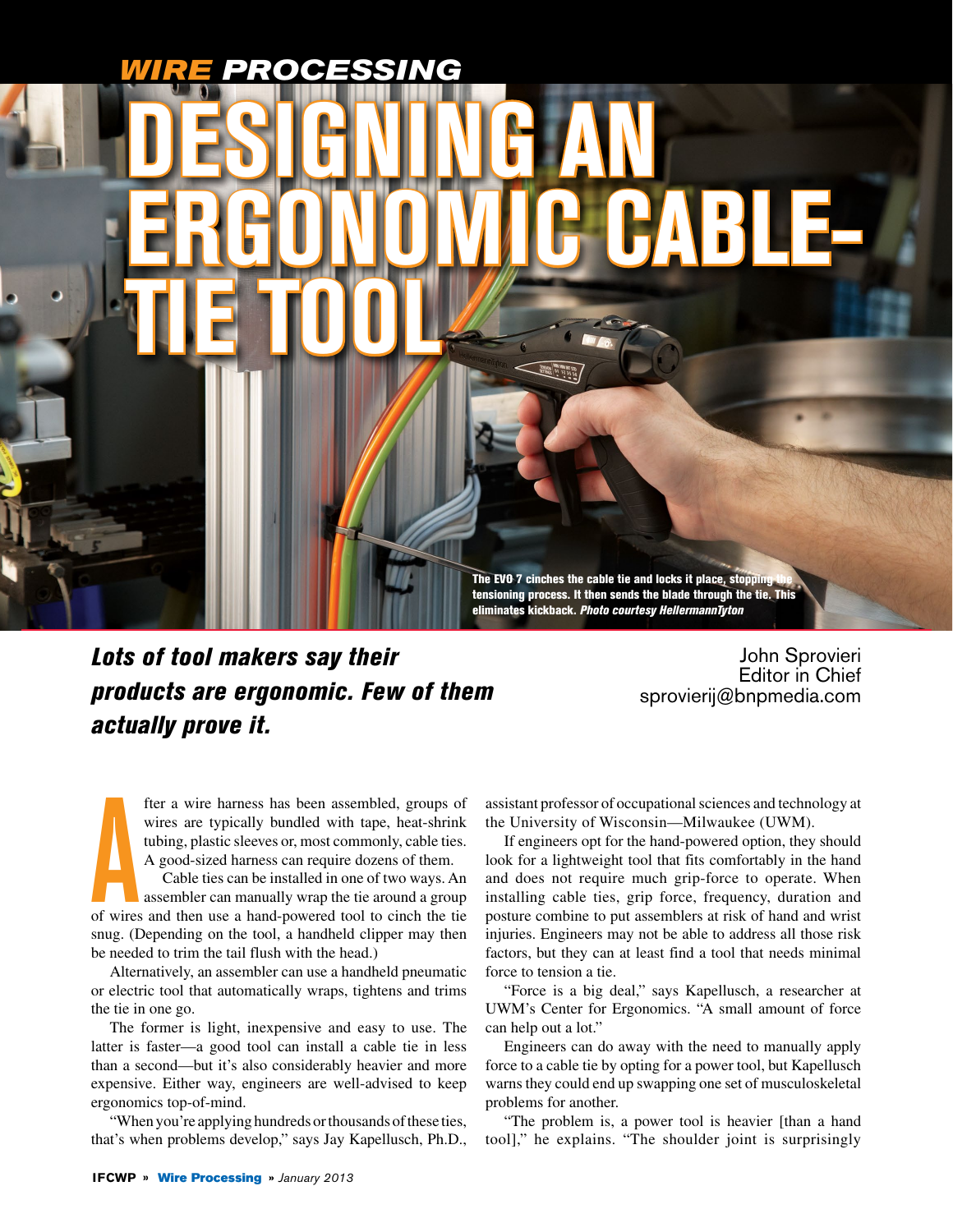### *RE PROCESSING*



The EVO 7's housing is made from a lightweight, impact-resistant composite, and the tool weighs just 9.7 ounces. *Photo courtesy HellermannTyton*

weak. Anything more than 2.5 pounds becomes a problem if you have to use it repetitively, especially if you have to move the tool around a lot, which is typically the case with a cable-tie tool."

#### Designing the Perfect Tool

Ergonomics was a key consideration when HellermannTyton was developing its new, manually powered cable-tie installation tool, the EVO 7. The handle keeps the wrist in an upright, neutral position. Contoured to fit the palm of

the hand, the handle is made from a soft, nonslip material with a built-in air cushion to reduce pressure points. The soft-touch trigger has individual finger grips for greater comfort and control. And, the grip span can be set to two positions: standard and short, for smaller hands.

The housing is made from a lightweight, impact-resistant composite, and the tool weighs in at just 9.7 ounces. A long narrow nose lets operators cut ties in tight spaces, and



The EVO 7's tension adjustment system offers 33 distinct settings. *Photo courtesy HellermannTyton*

a wide, tapered entry point facilitates insertion of each tie.

When designing the tool, HellermannTyton sought input from customers worldwide, as well as the research team at UWM's Center for Ergonomics.

"I really admire the design of that tool," admits Kapellusch. "They did a fantastic job."

A key feature of the tool is the tension, lock and cut mechanism (TLC). "Most tools...continue stretching the tie during the cutting process," explains Ed Dyer, vice president of engineering at HellermannTyton and the chief inventor of the EVO 7. "The TLC tensions the tie, but then it locks, stopping the tensioning process. It then sends the blade through the tie.

"That has a whole bunch of benefits. The main benefit is that it eliminates the shock or impact on your hand during the cut-off process. It also increases blade life, because you're not dragging the tie across the blade during the cutting process. It reduces the peak stress on the tie during cut-off, because it only pulls the tie tight enough to achieve the desired tension. And, it provides a more consistent cut-off, because it pulls to a certain point and stops. If you set the tool [for] 80 newtons, you have consistent cut-off at 80 newtons again and again."

HellermannTyton's engineers focused on several other features besides ergonomics. One was tension control. A dial at the back of the tool can be set to 33 tension settings—including zero.

"In some regions, they want to apply cable ties with no tension, so they don't squish sensitive conductors," says Dyer.

To ensure consistent tensioning, each tool is calibrated at the factory after assembly. Engineers can also recalibrate the tool themselves, if necessary. To simplify maintenance, the blade can only be installed one way.

#### Putting Tools to the Test

HellermannTyton's engineers thought they had a pretty good design in the EVO 7, but was it really? There